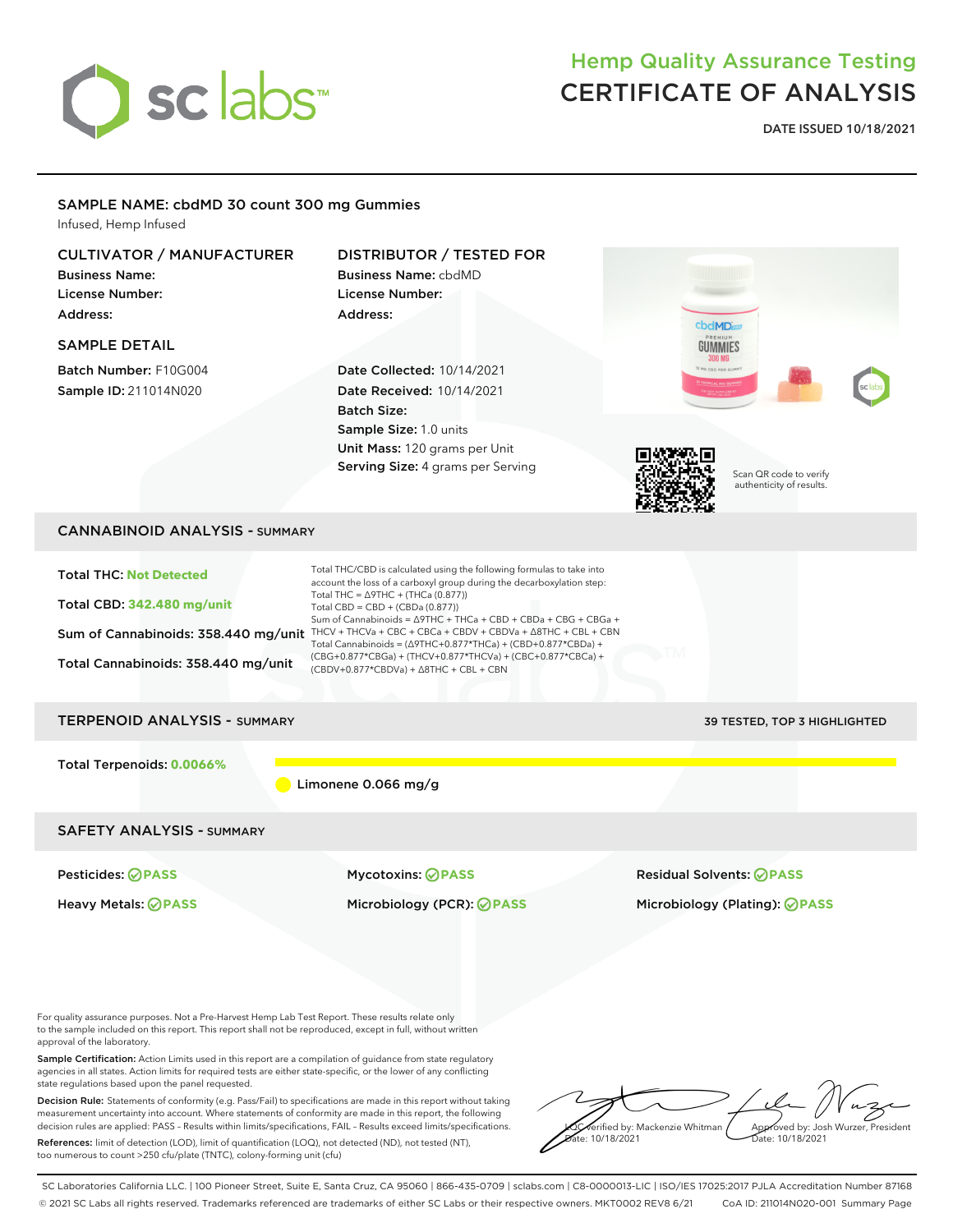## Hemp Quality Assurance Testing CERTIFICATE OF ANALYSIS

**CBDMD 30 COUNT 300 MG GUMMIES | DATE ISSUED 10/18/2021**



Tested by high-performance liquid chromatography with diode-array detection (HPLC-DAD).

**Method:** QSP 1157 - Analysis of Cannabinoids by HPLC-DAD

TOTAL THC: **Not Detected**

Total THC (∆9THC+0.877\*THCa)

#### TOTAL CBD: **342.480 mg/unit**

Total CBD (CBD+0.877\*CBDa)

### TOTAL CANNABINOIDS: 358.440 mg/unit

Total Cannabinoids (Total THC) + (Total CBD) + (Total CBG) + (Total THCV) + (Total CBC) + (Total CBDV) + ∆8THC + CBL + CBN

### TOTAL CBG: 9.960 mg/unit

Total CBG (CBG+0.877\*CBGa)

#### TOTAL THCV: ND

Total THCV (THCV+0.877\*THCVa)

## TOTAL CBC: ND

Total CBC (CBC+0.877\*CBCa)

### TOTAL CBDV: ND

Total CBDV (CBDV+0.877\*CBDVa)

### **CANNABINOID TEST RESULTS -** 10/15/2021

| <b>COMPOUND</b>            | LOD/LOQ<br>(mg/g) | <b>MEASUREMENT</b><br>mg/g | <b>RESULT</b><br>(mg/g) | <b>RESULT</b><br>(%) |
|----------------------------|-------------------|----------------------------|-------------------------|----------------------|
| <b>CBD</b>                 | 0.004 / 0.011     | ±0.1367                    | 2.854                   | 0.2854               |
| <b>CBG</b>                 | 0.002 / 0.006     | ±0.0052                    | 0.083                   | 0.0083               |
| <b>CBN</b>                 | 0.001 / 0.007     | ±0.0018                    | 0.050                   | 0.0050               |
| Δ9THC                      | 0.002/0.014       | N/A                        | <b>ND</b>               | <b>ND</b>            |
| $\triangle$ 8THC           | 0.01 / 0.02       | N/A                        | <b>ND</b>               | <b>ND</b>            |
| <b>THCa</b>                | 0.001 / 0.005     | N/A                        | <b>ND</b>               | <b>ND</b>            |
| <b>THCV</b>                | 0.002 / 0.012     | N/A                        | <b>ND</b>               | <b>ND</b>            |
| <b>THCVa</b>               | 0.002 / 0.019     | N/A                        | <b>ND</b>               | <b>ND</b>            |
| <b>CBDa</b>                | 0.001/0.026       | N/A                        | <b>ND</b>               | <b>ND</b>            |
| <b>CBDV</b>                | 0.002 / 0.012     | N/A                        | <b>ND</b>               | <b>ND</b>            |
| <b>CBDVa</b>               | 0.001/0.018       | N/A                        | <b>ND</b>               | <b>ND</b>            |
| <b>CBGa</b>                | 0.002 / 0.007     | N/A                        | <b>ND</b>               | <b>ND</b>            |
| <b>CBL</b>                 | 0.003/0.010       | N/A                        | <b>ND</b>               | <b>ND</b>            |
| <b>CBC</b>                 | 0.003/0.010       | N/A                        | <b>ND</b>               | <b>ND</b>            |
| <b>CBCa</b>                | 0.001 / 0.015     | N/A                        | <b>ND</b>               | <b>ND</b>            |
| <b>SUM OF CANNABINOIDS</b> |                   |                            | $2.987$ mg/g            | 0.2987%              |

#### Unit Mass: 120 grams per Unit / Serving Size: 4 grams per Serving

| ∆9THC per Unit                        | <b>ND</b>         |
|---------------------------------------|-------------------|
| ∆9THC per Serving                     | <b>ND</b>         |
| <b>Total THC per Unit</b>             | <b>ND</b>         |
| <b>Total THC per Serving</b>          | <b>ND</b>         |
| <b>CBD</b> per Unit                   | 342.480 mg/unit   |
| <b>CBD</b> per Serving                | 11.416 mg/serving |
| <b>Total CBD per Unit</b>             | 342.480 mg/unit   |
| <b>Total CBD per Serving</b>          | 11.416 mg/serving |
| Sum of Cannabinoids per Unit          | 358.440 mg/unit   |
| Sum of Cannabinoids per Serving       | 11.948 mg/serving |
| <b>Total Cannabinoids per Unit</b>    | 358.440 mg/unit   |
| <b>Total Cannabinoids per Serving</b> | 11.948 mg/serving |



SC Laboratories California LLC. | 100 Pioneer Street, Suite E, Santa Cruz, CA 95060 | 866-435-0709 | sclabs.com | C8-0000013-LIC | ISO/IES 17025:2017 PJLA Accreditation Number 87168 © 2021 SC Labs all rights reserved. Trademarks referenced are trademarks of either SC Labs or their respective owners. MKT0002 REV8 6/21 CoA ID: 211014N020-001 Page 2 of 7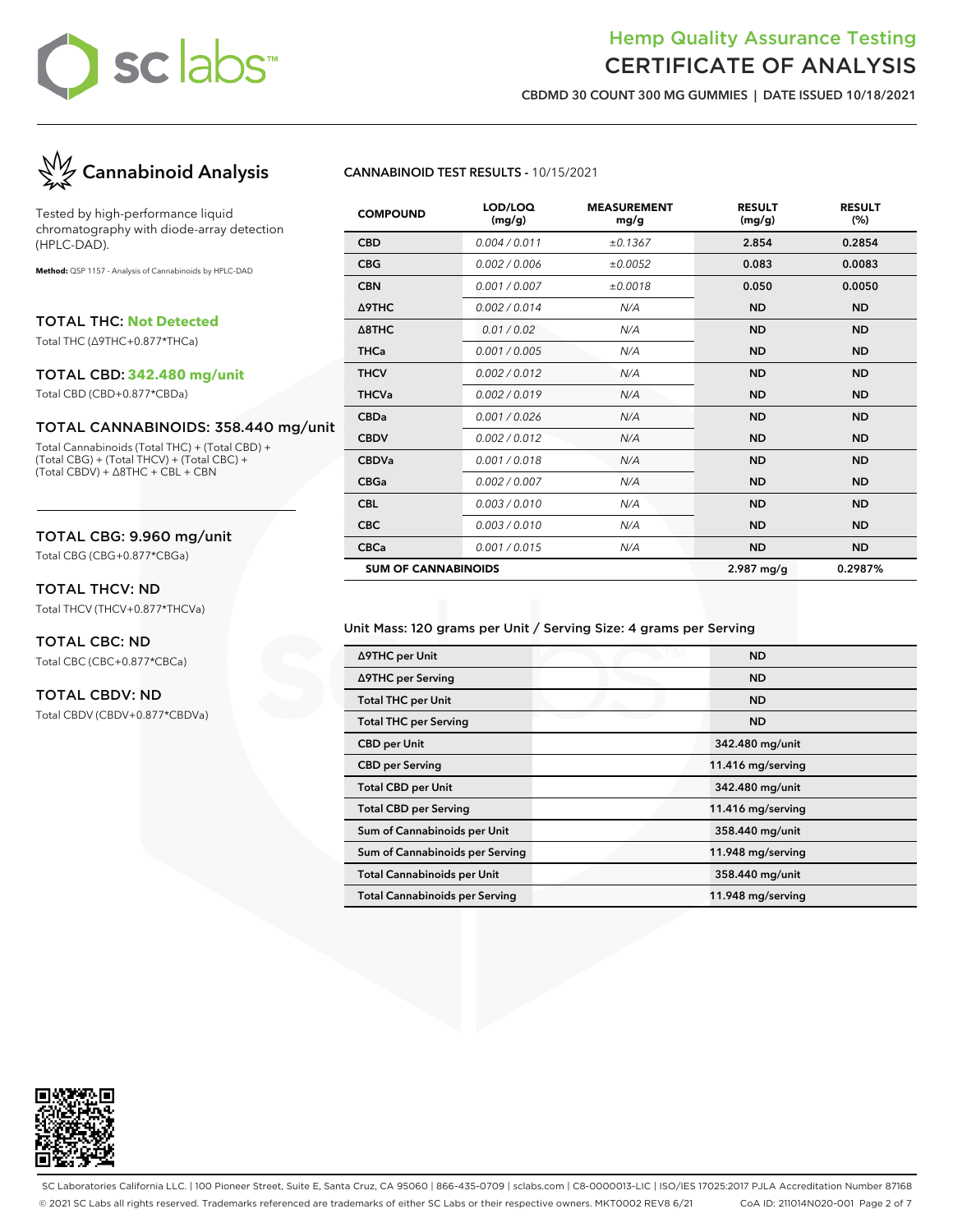## Hemp Quality Assurance Testing CERTIFICATE OF ANALYSIS

**CBDMD 30 COUNT 300 MG GUMMIES | DATE ISSUED 10/18/2021**

## **Terpenoid Analysis**

Terpene analysis utilizing gas chromatographyflame ionization detection (GC-FID).

**Method:** QSP 1192 - Analysis of Terpenoids by GC-FID

#### **1 Limonene**

A monoterpene with a fragrance that can be described as orangey, citrusy, sweet and tart. It is most commonly found in nature as D-Limonene and is a primary contributor to the distinct scent of orange peels, from which it is commonly derived. Found in numerous pines, red maple, silver maple, aspens, cottonwoods, hemlocks, sumac, cedar, junipers...etc.



| <b>COMPOUND</b>           | LOD/LOQ<br>(mg/g) | <b>MEASUREMENT</b><br>mg/g | <b>RESULT</b><br>(mg/g) | <b>RESULT</b><br>(%) |
|---------------------------|-------------------|----------------------------|-------------------------|----------------------|
| Limonene                  | 0.005 / 0.016     | ±0.0009                    | 0.066                   | 0.0066               |
| $\alpha$ Pinene           | 0.005 / 0.017     | N/A                        | <b>ND</b>               | <b>ND</b>            |
| Camphene                  | 0.005 / 0.015     | N/A                        | <b>ND</b>               | <b>ND</b>            |
| Sabinene                  | 0.004 / 0.014     | N/A                        | <b>ND</b>               | <b>ND</b>            |
| $\beta$ Pinene            | 0.004 / 0.014     | N/A                        | <b>ND</b>               | <b>ND</b>            |
| <b>Myrcene</b>            | 0.008 / 0.025     | N/A                        | <b>ND</b>               | <b>ND</b>            |
| $\alpha$ Phellandrene     | 0.006 / 0.020     | N/A                        | <b>ND</b>               | <b>ND</b>            |
| 3 Carene                  | 0.005 / 0.018     | N/A                        | <b>ND</b>               | <b>ND</b>            |
| $\alpha$ Terpinene        | 0.005 / 0.017     | N/A                        | <b>ND</b>               | <b>ND</b>            |
| p-Cymene                  | 0.005 / 0.016     | N/A                        | <b>ND</b>               | <b>ND</b>            |
| Eucalyptol                | 0.006 / 0.018     | N/A                        | <b>ND</b>               | <b>ND</b>            |
| Ocimene                   | 0.011 / 0.038     | N/A                        | <b>ND</b>               | <b>ND</b>            |
| $\gamma$ Terpinene        | 0.006 / 0.018     | N/A                        | <b>ND</b>               | <b>ND</b>            |
| Sabinene Hydrate          | 0.006 / 0.022     | N/A                        | <b>ND</b>               | <b>ND</b>            |
| Fenchone                  | 0.009 / 0.028     | N/A                        | <b>ND</b>               | <b>ND</b>            |
| Terpinolene               | 0.008 / 0.026     | N/A                        | <b>ND</b>               | <b>ND</b>            |
| Linalool                  | 0.009 / 0.032     | N/A                        | <b>ND</b>               | <b>ND</b>            |
| Fenchol                   | 0.010 / 0.034     | N/A                        | <b>ND</b>               | <b>ND</b>            |
| (-)-Isopulegol            | 0.005 / 0.016     | N/A                        | <b>ND</b>               | <b>ND</b>            |
| Camphor                   | 0.006 / 0.019     | N/A                        | <b>ND</b>               | <b>ND</b>            |
| Isoborneol                | 0.004 / 0.012     | N/A                        | <b>ND</b>               | <b>ND</b>            |
| <b>Borneol</b>            | 0.005 / 0.016     | N/A                        | <b>ND</b>               | <b>ND</b>            |
| Menthol                   | 0.008 / 0.025     | N/A                        | <b>ND</b>               | <b>ND</b>            |
| <b>Terpineol</b>          | 0.016 / 0.055     | N/A                        | <b>ND</b>               | <b>ND</b>            |
| Nerol                     | 0.003 / 0.011     | N/A                        | <b>ND</b>               | <b>ND</b>            |
| Citronellol               | 0.003 / 0.010     | N/A                        | <b>ND</b>               | <b>ND</b>            |
| R-(+)-Pulegone            | 0.003 / 0.011     | N/A                        | <b>ND</b>               | <b>ND</b>            |
| Geraniol                  | 0.002 / 0.007     | N/A                        | <b>ND</b>               | <b>ND</b>            |
| <b>Geranyl Acetate</b>    | 0.004 / 0.014     | N/A                        | <b>ND</b>               | <b>ND</b>            |
| $\alpha$ Cedrene          | 0.005 / 0.016     | N/A                        | <b>ND</b>               | <b>ND</b>            |
| $\beta$ Caryophyllene     | 0.004 / 0.012     | N/A                        | <b>ND</b>               | ND                   |
| trans- $\beta$ -Farnesene | 0.008 / 0.025     | N/A                        | <b>ND</b>               | <b>ND</b>            |
| $\alpha$ Humulene         | 0.009 / 0.029     | N/A                        | ND.                     | ND.                  |
| Valencene                 | 0.009 / 0.030     | N/A                        | <b>ND</b>               | <b>ND</b>            |
| Nerolidol                 | 0.009/0.028       | N/A                        | <b>ND</b>               | <b>ND</b>            |
| Caryophyllene Oxide       | 0.010 / 0.033     | N/A                        | <b>ND</b>               | ND.                  |
| Guaiol                    | 0.009 / 0.030     | N/A                        | <b>ND</b>               | <b>ND</b>            |
| Cedrol                    | 0.008 / 0.027     | N/A                        | ND.                     | <b>ND</b>            |
| $\alpha$ Bisabolol        | 0.008 / 0.026     | N/A                        | ND                      | ND                   |
| <b>TOTAL TERPENOIDS</b>   |                   |                            | $0.066$ mg/g            | 0.0066%              |



SC Laboratories California LLC. | 100 Pioneer Street, Suite E, Santa Cruz, CA 95060 | 866-435-0709 | sclabs.com | C8-0000013-LIC | ISO/IES 17025:2017 PJLA Accreditation Number 87168 © 2021 SC Labs all rights reserved. Trademarks referenced are trademarks of either SC Labs or their respective owners. MKT0002 REV8 6/21 CoA ID: 211014N020-001 Page 3 of 7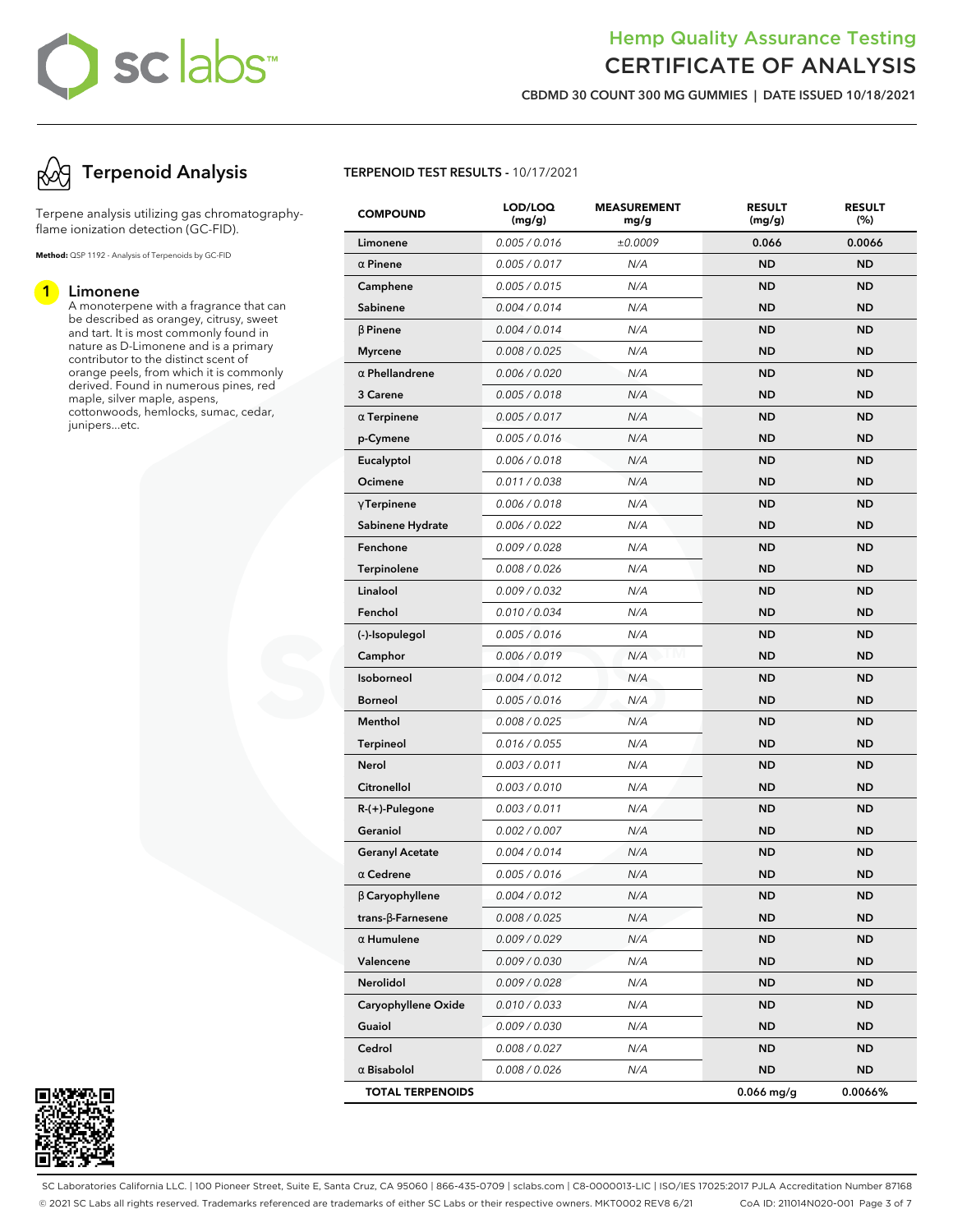## Hemp Quality Assurance Testing CERTIFICATE OF ANALYSIS

**CBDMD 30 COUNT 300 MG GUMMIES | DATE ISSUED 10/18/2021**

## **Pesticide Analysis**

Pesticide and plant growth regulator analysis utilizing high-performance liquid chromatography-mass spectrometry (HPLC-MS) or gas chromatography-mass spectrometry (GC-MS).

\*GC-MS utilized where indicated.

**Method:** QSP 1212 - Analysis of Pesticides and Mycotoxins by LC-MS or QSP 1213 - Analysis of Pesticides by GC-MS

Exclusions<sup>1</sup> see last page

Exclusions<sup>2</sup> see last page



| <b>COMPOUND</b>          | LOD/LOQ<br>$(\mu g/g)$ | <b>ACTION LIMIT</b><br>$(\mu g/g)$ | <b>MEASUREMENT</b><br>µg/g | <b>RESULT</b><br>$(\mu g/g)$ | <b>RESULT</b> |
|--------------------------|------------------------|------------------------------------|----------------------------|------------------------------|---------------|
| Abamectin                | 0.03 / 0.10            | 0.3                                | N/A                        | <b>ND</b>                    | <b>PASS</b>   |
| Acephate                 | 0.02 / 0.07            | 5                                  | N/A                        | <b>ND</b>                    | <b>PASS</b>   |
| Acequinocyl              | 0.02 / 0.07            | 4                                  | N/A                        | <b>ND</b>                    | <b>PASS</b>   |
| Acetamiprid              | 0.02 / 0.05            | 5                                  | N/A                        | <b>ND</b>                    | <b>PASS</b>   |
| Aldicarb                 | 0.03 / 0.08            | $\ge$ LOD                          | N/A                        | <b>ND</b>                    | <b>PASS</b>   |
| Azoxystrobin             | 0.02 / 0.07            | 40                                 | N/A                        | <b>ND</b>                    | <b>PASS</b>   |
| <b>Bifenazate</b>        | 0.01 / 0.04            | 5                                  | N/A                        | <b>ND</b>                    | <b>PASS</b>   |
| <b>Bifenthrin</b>        | 0.02 / 0.05            | 0.5                                | N/A                        | <b>ND</b>                    | <b>PASS</b>   |
| <b>Boscalid</b>          | 0.03 / 0.09            | 10                                 | N/A                        | <b>ND</b>                    | <b>PASS</b>   |
| Captan                   | 0.19/0.57              | 5                                  | N/A                        | <b>ND</b>                    | <b>PASS</b>   |
| Carbaryl                 | 0.02 / 0.06            | 0.5                                | N/A                        | <b>ND</b>                    | <b>PASS</b>   |
| Carbofuran               | 0.02 / 0.05            | $\ge$ LOD                          | N/A                        | <b>ND</b>                    | <b>PASS</b>   |
| Chlorantraniliprole      | 0.04 / 0.12            | 40                                 | N/A                        | <b>ND</b>                    | <b>PASS</b>   |
| Chlordane*               | 0.03 / 0.08            | $\ge$ LOD                          | N/A                        | <b>ND</b>                    | <b>PASS</b>   |
| Chlorfenapyr*            | 0.03 / 0.10            | $\ge$ LOD                          | N/A                        | <b>ND</b>                    | <b>PASS</b>   |
| Chlorpyrifos             | 0.02 / 0.06            | $\ge$ LOD                          | N/A                        | <b>ND</b>                    | <b>PASS</b>   |
| Clofentezine             | 0.03 / 0.09            | 0.5                                | N/A                        | <b>ND</b>                    | <b>PASS</b>   |
| Coumaphos                | 0.02 / 0.07            | $\ge$ LOD                          | N/A                        | <b>ND</b>                    | <b>PASS</b>   |
| Cyfluthrin               | 0.12 / 0.38            | $\mathcal{I}$                      | N/A                        | <b>ND</b>                    | <b>PASS</b>   |
| Cypermethrin             | 0.11 / 0.32            | $\mathbf{1}$                       | N/A                        | <b>ND</b>                    | <b>PASS</b>   |
| Daminozide               | 0.02 / 0.07            | $\geq$ LOD                         | N/A                        | <b>ND</b>                    | <b>PASS</b>   |
| <b>DDVP</b> (Dichlorvos) | 0.03 / 0.09            | $\ge$ LOD                          | N/A                        | <b>ND</b>                    | <b>PASS</b>   |
| Diazinon                 | 0.02 / 0.05            | 0.2                                | N/A                        | <b>ND</b>                    | <b>PASS</b>   |
| Dimethoate               | 0.03 / 0.08            | $\ge$ LOD                          | N/A                        | <b>ND</b>                    | <b>PASS</b>   |
| Dimethomorph             | 0.03 / 0.09            | 20                                 | N/A                        | <b>ND</b>                    | <b>PASS</b>   |
| Ethoprop(hos)            | 0.03 / 0.10            | $\ge$ LOD                          | N/A                        | <b>ND</b>                    | <b>PASS</b>   |
| Etofenprox               | 0.02 / 0.06            | $\ge$ LOD                          | N/A                        | <b>ND</b>                    | <b>PASS</b>   |
| Etoxazole                | 0.02 / 0.06            | 1.5                                | N/A                        | <b>ND</b>                    | <b>PASS</b>   |
| Fenhexamid               | 0.03 / 0.09            | 10                                 | N/A                        | <b>ND</b>                    | <b>PASS</b>   |
| Fenoxycarb               | 0.03 / 0.08            | $\ge$ LOD                          | N/A                        | <b>ND</b>                    | <b>PASS</b>   |
| Fenpyroximate            | 0.02 / 0.06            | $\overline{c}$                     | N/A                        | <b>ND</b>                    | <b>PASS</b>   |
| Fipronil                 | 0.03 / 0.08            | $\geq$ LOD                         | N/A                        | ND                           | PASS          |
| Flonicamid               | 0.03 / 0.10            | 2                                  | N/A                        | <b>ND</b>                    | <b>PASS</b>   |
| Fludioxonil              | 0.03 / 0.10            | 30                                 | N/A                        | <b>ND</b>                    | <b>PASS</b>   |
| Hexythiazox              | 0.02 / 0.07            | 2                                  | N/A                        | ND                           | PASS          |
| Imazalil                 | 0.02 / 0.06            | $\ge$ LOD                          | N/A                        | ND                           | <b>PASS</b>   |
| Imidacloprid             | 0.04 / 0.11            | 3                                  | N/A                        | <b>ND</b>                    | <b>PASS</b>   |
| Kresoxim-methyl          | 0.02 / 0.07            | $\mathbf{1}$                       | N/A                        | ND                           | PASS          |
| Malathion                | 0.03 / 0.09            | 5                                  | N/A                        | ND                           | <b>PASS</b>   |
| Metalaxyl                | 0.02 / 0.07            | 15                                 | N/A                        | <b>ND</b>                    | <b>PASS</b>   |
| Methiocarb               | 0.02 / 0.07            | $\geq$ LOD                         | N/A                        | ND                           | PASS          |



Continued on next page

SC Laboratories California LLC. | 100 Pioneer Street, Suite E, Santa Cruz, CA 95060 | 866-435-0709 | sclabs.com | C8-0000013-LIC | ISO/IES 17025:2017 PJLA Accreditation Number 87168 © 2021 SC Labs all rights reserved. Trademarks referenced are trademarks of either SC Labs or their respective owners. MKT0002 REV8 6/21 CoA ID: 211014N020-001 Page 4 of 7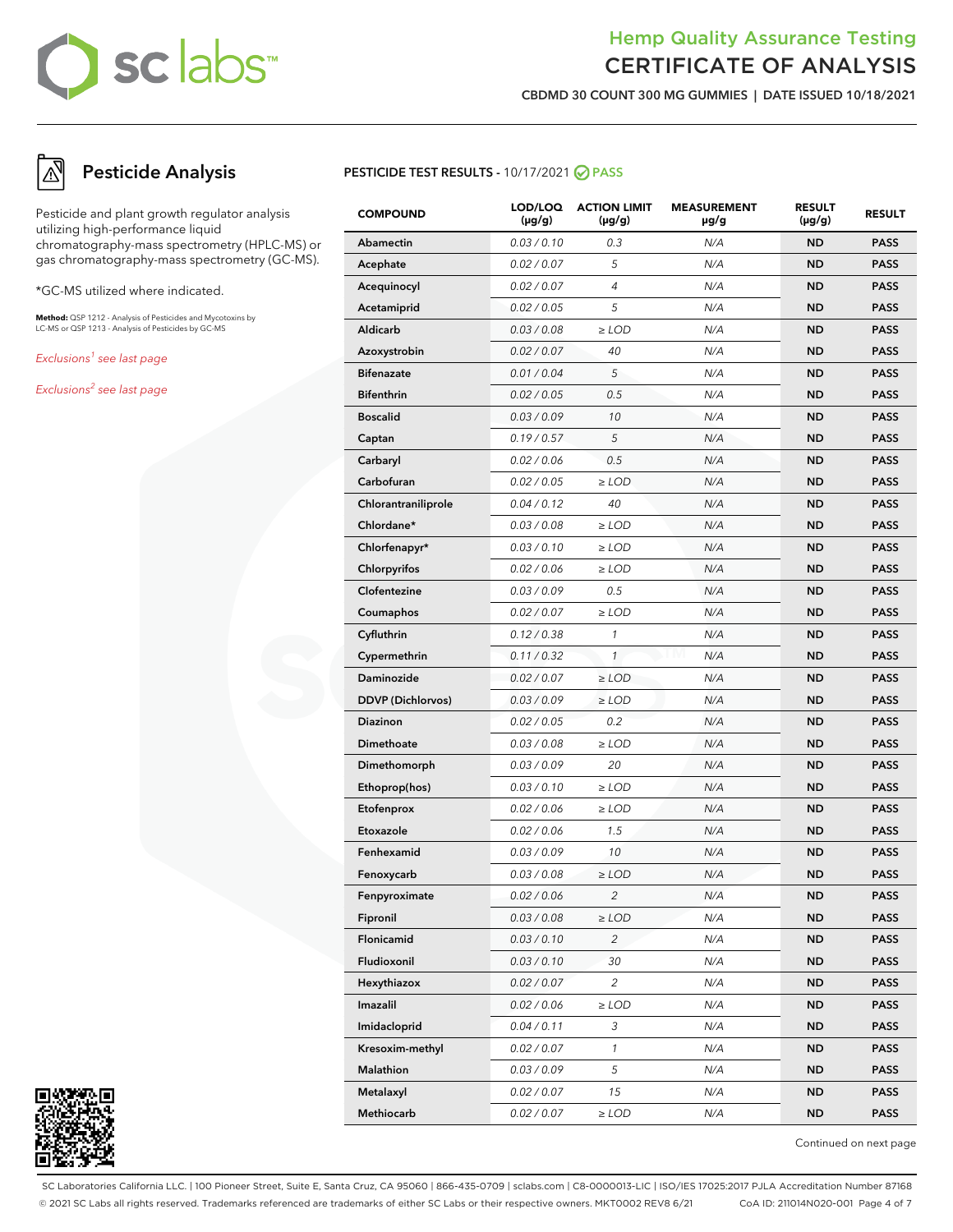## Hemp Quality Assurance Testing CERTIFICATE OF ANALYSIS

**CBDMD 30 COUNT 300 MG GUMMIES | DATE ISSUED 10/18/2021**



## **Pesticide Analysis** Continued

Pesticide and plant growth regulator analysis utilizing high-performance liquid chromatography-mass spectrometry (HPLC-MS) or gas chromatography-mass spectrometry (GC-MS).

\*GC-MS utilized where indicated.

**Method:** QSP 1212 - Analysis of Pesticides and Mycotoxins by LC-MS or QSP 1213 - Analysis of Pesticides by GC-MS

### **PESTICIDE TEST RESULTS - 10/17/2021 continued <br>
PASS**

| <b>COMPOUND</b>          | LOD/LOQ<br>$(\mu g/g)$ | <b>ACTION LIMIT</b><br>$(\mu g/g)$ | <b>MEASUREMENT</b><br>µg/g | <b>RESULT</b><br>$(\mu g/g)$ | <b>RESULT</b> |
|--------------------------|------------------------|------------------------------------|----------------------------|------------------------------|---------------|
| Methomyl                 | 0.03 / 0.10            | 0.1                                | N/A                        | <b>ND</b>                    | <b>PASS</b>   |
| Methyl parathion         | 0.03/0.10              | $\geq$ LOD                         | N/A                        | <b>ND</b>                    | <b>PASS</b>   |
| <b>Mevinphos</b>         | 0.03/0.09              | $\ge$ LOD                          | N/A                        | <b>ND</b>                    | <b>PASS</b>   |
| Myclobutanil             | 0.03 / 0.09            | 9                                  | N/A                        | <b>ND</b>                    | <b>PASS</b>   |
| <b>Naled</b>             | 0.02 / 0.07            | 0.5                                | N/A                        | <b>ND</b>                    | <b>PASS</b>   |
| Oxamyl                   | 0.04/0.11              | 0.2                                | N/A                        | <b>ND</b>                    | <b>PASS</b>   |
| Paclobutrazol            | 0.02 / 0.05            | $\geq$ LOD                         | N/A                        | <b>ND</b>                    | <b>PASS</b>   |
| Pentachloronitrobenzene* | 0.03/0.09              | 0.2                                | N/A                        | <b>ND</b>                    | <b>PASS</b>   |
| Permethrin               | 0.04 / 0.12            | 20                                 | N/A                        | <b>ND</b>                    | <b>PASS</b>   |
| Phosmet                  | 0.03/0.10              | 0.2                                | N/A                        | <b>ND</b>                    | <b>PASS</b>   |
| Piperonylbutoxide        | 0.02 / 0.07            | 8                                  | N/A                        | <b>ND</b>                    | <b>PASS</b>   |
| Prallethrin              | 0.03 / 0.08            | 0.4                                | N/A                        | <b>ND</b>                    | <b>PASS</b>   |
| Propiconazole            | 0.02 / 0.07            | 20                                 | N/A                        | <b>ND</b>                    | <b>PASS</b>   |
| Propoxur                 | 0.03 / 0.09            | $\ge$ LOD                          | N/A                        | <b>ND</b>                    | <b>PASS</b>   |
| Pyrethrins               | 0.04 / 0.12            | $\mathbf{1}$                       | N/A                        | <b>ND</b>                    | <b>PASS</b>   |
| Pyridaben                | 0.02 / 0.07            | 3                                  | N/A                        | <b>ND</b>                    | <b>PASS</b>   |
| Spinetoram               | 0.02 / 0.07            | 3                                  | N/A                        | <b>ND</b>                    | <b>PASS</b>   |
| Spinosad                 | 0.02 / 0.07            | 3                                  | N/A                        | <b>ND</b>                    | <b>PASS</b>   |
| Spiromesifen             | 0.02 / 0.05            | 12                                 | N/A                        | <b>ND</b>                    | <b>PASS</b>   |
| Spirotetramat            | 0.02 / 0.06            | 13                                 | N/A                        | <b>ND</b>                    | <b>PASS</b>   |
| Spiroxamine              | 0.03 / 0.08            | $\ge$ LOD                          | N/A                        | <b>ND</b>                    | <b>PASS</b>   |
| Tebuconazole             | 0.02 / 0.07            | $\overline{c}$                     | N/A                        | <b>ND</b>                    | <b>PASS</b>   |
| Thiacloprid              | 0.03/0.10              | $\ge$ LOD                          | N/A                        | <b>ND</b>                    | <b>PASS</b>   |
| Thiamethoxam             | 0.03 / 0.10            | 4.5                                | N/A                        | <b>ND</b>                    | <b>PASS</b>   |
| Trifloxystrobin          | 0.03 / 0.08            | 30                                 | N/A                        | <b>ND</b>                    | <b>PASS</b>   |

## **Mycotoxin Analysis**

Mycotoxin analysis utilizing high-performance liquid chromatography-mass spectrometry (HPLC-MS).

**Method:** QSP 1212 - Analysis of Pesticides and Mycotoxins by LC-MS

Exclusions<sup>3</sup> see last page

### **MYCOTOXIN TEST RESULTS -** 10/17/2021 **PASS**

| <b>COMPOUND</b>        | LOD/LOQ<br>(µg/kg) | <b>ACTION LIMIT</b><br>$(\mu g/kg)$ | <b>MEASUREMENT</b><br>µg/kg | <b>RESULT</b><br>$(\mu g/kg)$ | <b>RESULT</b> |
|------------------------|--------------------|-------------------------------------|-----------------------------|-------------------------------|---------------|
| <b>Aflatoxin B1</b>    | 2.0/6.0            |                                     | N/A                         | <b>ND</b>                     |               |
| <b>Aflatoxin B2</b>    | 1.8/5.6            |                                     | N/A                         | <b>ND</b>                     |               |
| <b>Aflatoxin G1</b>    | 1.0/3.1            |                                     | N/A                         | <b>ND</b>                     |               |
| <b>Aflatoxin G2</b>    | 1.2 / 3.5          |                                     | N/A                         | <b>ND</b>                     |               |
| <b>Total Aflatoxin</b> |                    | 20                                  |                             | <b>ND</b>                     | <b>PASS</b>   |
| Ochratoxin A           | 6.3/19.2           |                                     | N/A                         | <b>ND</b>                     |               |



SC Laboratories California LLC. | 100 Pioneer Street, Suite E, Santa Cruz, CA 95060 | 866-435-0709 | sclabs.com | C8-0000013-LIC | ISO/IES 17025:2017 PJLA Accreditation Number 87168 © 2021 SC Labs all rights reserved. Trademarks referenced are trademarks of either SC Labs or their respective owners. MKT0002 REV8 6/21 CoA ID: 211014N020-001 Page 5 of 7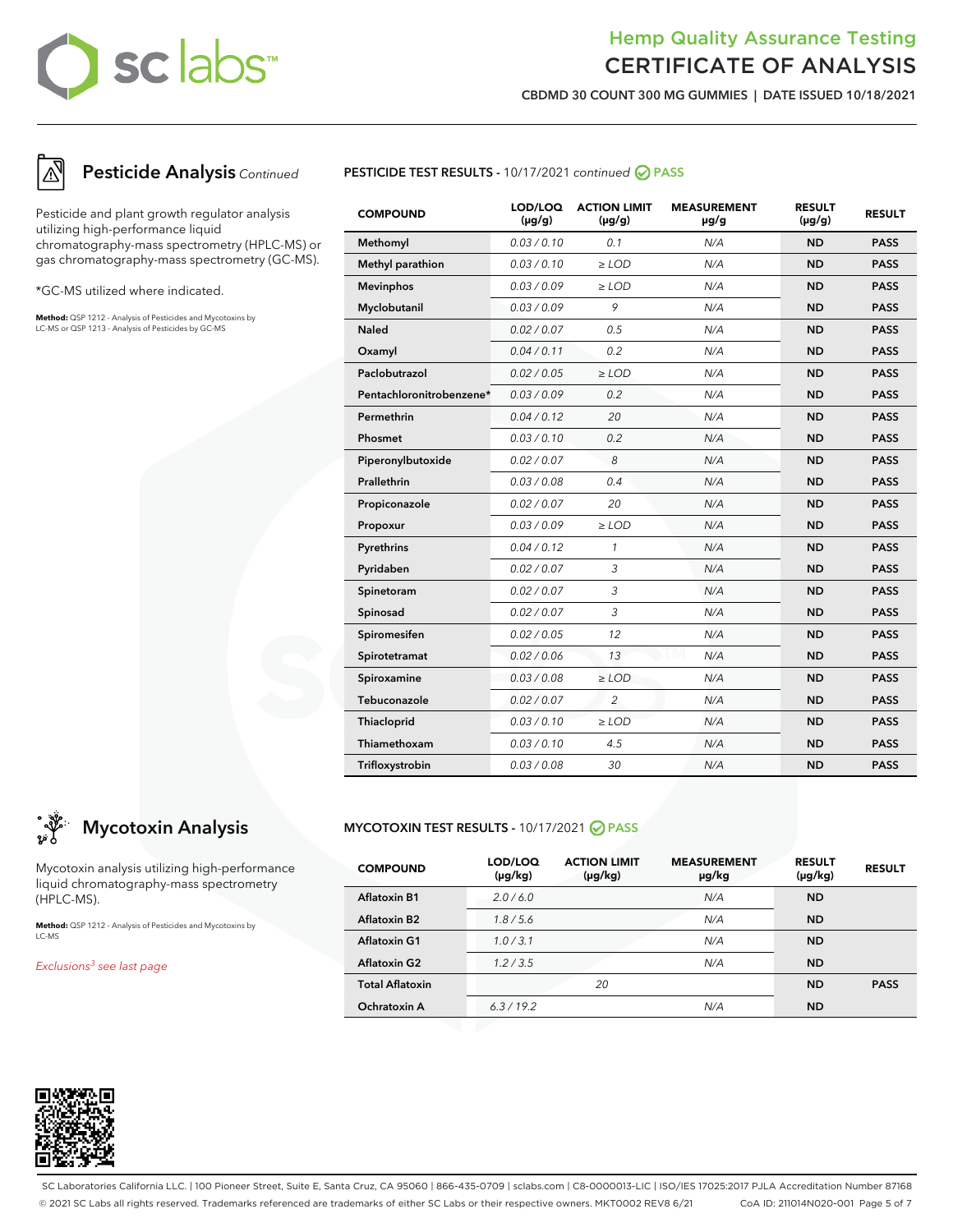## Hemp Quality Assurance Testing CERTIFICATE OF ANALYSIS

**CBDMD 30 COUNT 300 MG GUMMIES | DATE ISSUED 10/18/2021**



Residual Solvent analysis utilizing gas chromatography-mass spectrometry (GC-MS).

**Method:** QSP 1204 - Analysis of Residual Solvents by GC-MS

Exclusions<sup>4</sup> see last page



| <b>COMPOUND</b>          | LOD/LOQ<br>$(\mu g/g)$ | <b>ACTION LIMIT</b><br>$(\mu g/g)$ | <b>MEASUREMENT</b><br>µg/g | <b>RESULT</b><br>$(\mu g/g)$ | <b>RESULT</b> |
|--------------------------|------------------------|------------------------------------|----------------------------|------------------------------|---------------|
| Propane                  | 10/20                  | 5000                               | N/A                        | <b>ND</b>                    | <b>PASS</b>   |
| <b>Butane</b>            | 10/50                  | 5000                               | N/A                        | <b>ND</b>                    | <b>PASS</b>   |
| Pentane                  | 20/50                  | 5000                               | N/A                        | <b>ND</b>                    | <b>PASS</b>   |
| Hexane                   | 2/5                    | 290                                | N/A                        | <b>ND</b>                    | <b>PASS</b>   |
| Heptane                  | 20/60                  | 5000                               | N/A                        | <b>ND</b>                    | <b>PASS</b>   |
| <b>Benzene</b>           | 0.03/0.09              | $\mathbf{1}$                       | N/A                        | <b>ND</b>                    | <b>PASS</b>   |
| <b>Toluene</b>           | 7/21                   | 890                                | N/A                        | <b>ND</b>                    | <b>PASS</b>   |
| <b>Total Xylenes</b>     | 50/160                 | 2170                               | N/A                        | <b>ND</b>                    | <b>PASS</b>   |
| Methanol                 | 50/200                 | 3000                               | N/A                        | <b>ND</b>                    | <b>PASS</b>   |
| Ethanol                  | 20/50                  | 5000                               | ±2.2                       | 59                           | <b>PASS</b>   |
| <b>Isopropyl Alcohol</b> | 10/40                  | 5000                               | N/A                        | <b>ND</b>                    | <b>PASS</b>   |
| Acetone                  | 20/50                  | 5000                               | N/A                        | <b>ND</b>                    | <b>PASS</b>   |
| Ethyl ether              | 20/50                  | 5000                               | N/A                        | <b>ND</b>                    | <b>PASS</b>   |
| <b>Ethylene Oxide</b>    | 0.3 / 0.8              | $\mathbf{1}$                       | N/A                        | <b>ND</b>                    | <b>PASS</b>   |
| Ethyl acetate            | 20/60                  | 5000                               | N/A                        | <b>ND</b>                    | <b>PASS</b>   |
| Chloroform               | 0.1 / 0.2              | $\mathbf{1}$                       | N/A                        | <b>ND</b>                    | <b>PASS</b>   |
| Methylene chloride       | 0.3/0.9                | $\mathbf{1}$                       | N/A                        | <b>ND</b>                    | <b>PASS</b>   |
| Trichloroethylene        | 0.1 / 0.3              | $\mathcal{I}$                      | N/A                        | <b>ND</b>                    | <b>PASS</b>   |
| 1,2-Dichloroethane       | 0.05 / 0.1             | 1                                  | N/A                        | <b>ND</b>                    | <b>PASS</b>   |
| Acetonitrile             | 2/7                    | 410                                | N/A                        | <b>ND</b>                    | <b>PASS</b>   |

### **HEAVY METALS TEST RESULTS -** 10/15/2021 **PASS**

| <b>COMPOUND</b> | LOD/LOQ<br>$(\mu g/g)$ | <b>ACTION LIMIT</b><br>$(\mu g/g)$ | <b>MEASUREMENT</b><br>µg/g | <b>RESULT</b><br>$(\mu g/g)$ | <b>RESULT</b> |
|-----------------|------------------------|------------------------------------|----------------------------|------------------------------|---------------|
| Arsenic         | 0.02/0.1               | 0.42                               | N/A                        | <b>ND</b>                    | <b>PASS</b>   |
| Cadmium         | 0.02/0.05              | 0.27                               | N/A                        | <b>ND</b>                    | <b>PASS</b>   |
| Lead            | 0.04/0.1               | 0.5                                | N/A                        | <b>ND</b>                    | <b>PASS</b>   |
| <b>Mercury</b>  | 0.002/0.01             | 0.4                                | N/A                        | <b>ND</b>                    | <b>PASS</b>   |



### **Heavy Metals Analysis**

Heavy metal analysis utilizing inductively coupled plasma-mass spectrometry (ICP-MS).

**Method:** QSP 1160 - Analysis of Heavy Metals by ICP-MS